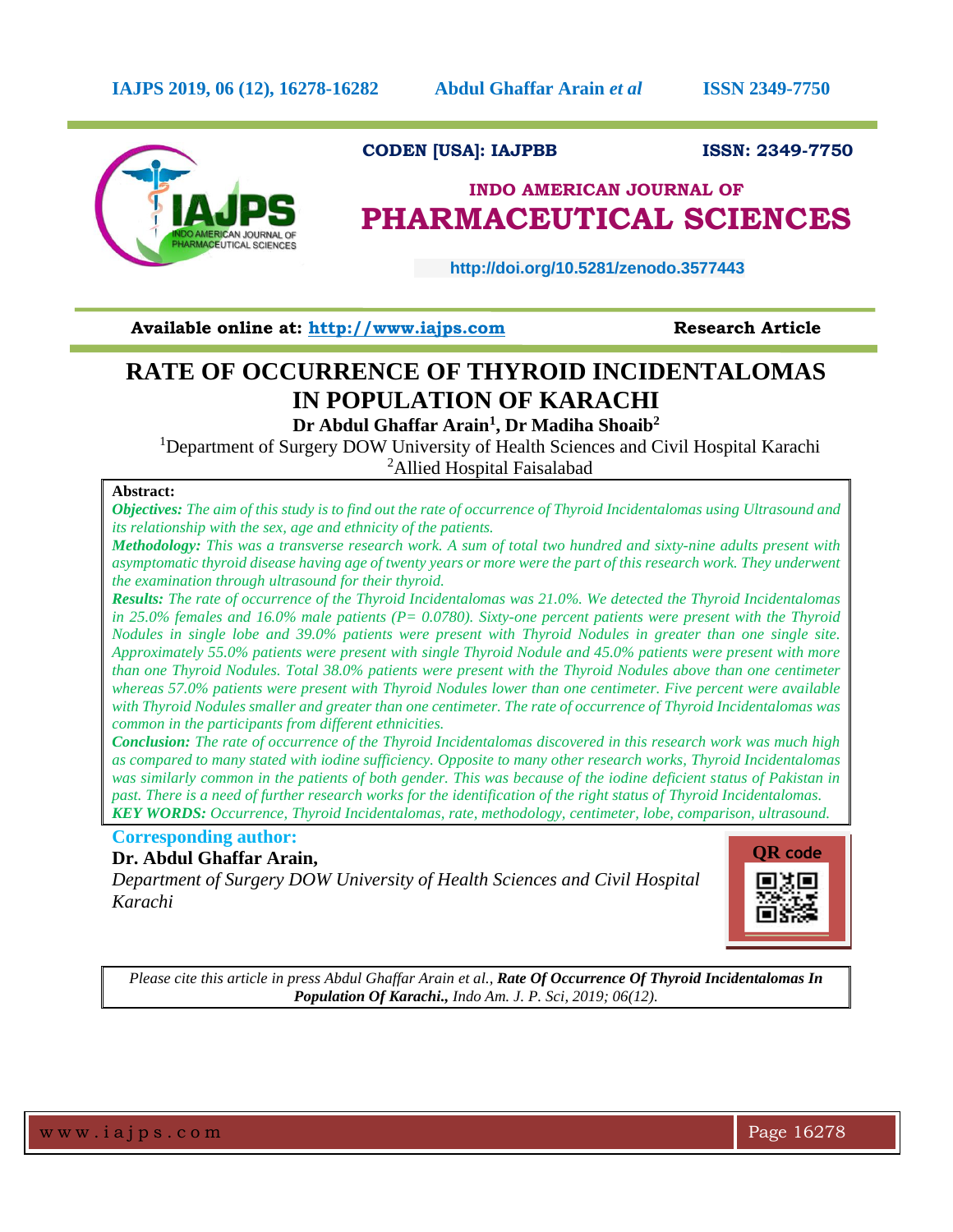#### **INTRODUCTION:**

The development in the clinical field has enhanced the rate of the identification of sub-clinical nodules in organs of endocrine particularly in thyroid gland known as Thyroid Incidentalomas. The meaning of Thyroid Incidentalomas is the identification of the Thyroid Nodule using imaging examinations in the persons who are asymptomatic for this disease of thyroid. Thyroid nodules can be multiple, single, malignant or benign and cystic or solid. Mostly, Thyroid Nodules are asymptomatic in the normal tests for the thyroid function. Adenomas, thyroiditis and cysts are the most important factors of risk for the high rate of occurrence of Thyroid Incidentalomas. Research works of the past conducted in different countries have discovered that rate of this diseases increases with the age and it is much common in female gender.

Wiest in his research work discovered only 6.40% thyroid nodule size lower than 0.50 centimeter can be identified by palpation. The rate of occurrence of thyroid nodule detection using palpation is 2.0% to 21.0%. Whereas ultrasound can identify thyroid nodule as small as 2.0 mm reaching the rate of occurrence of 19.0% to 67.0%. Ultrasound is the noninvasive, fast, cheap secure and precise method for the identification of deep and small sized Thyroid Nodules. A thyroid nodule identified during the ultrasound examination has same potential to in malignant state as palpable thyroid nodule. High flow of blood in the center is the ultrasound traits of malignant thyroid nodule. The occurrence of the benign Thyroid Nodules is very common in our country Pakistan as compared to the malignant Thyroid Nodules. The rate of occurrence of benign Thyroid Nodules is 89.0% in our country, Pakistan. Adenomatous goiter is the most occurring with a frequency of 68.0%. The range of the rate of the thyroid malignancy in our country Pakistan is 11.0% to 14.35%.

#### **METHODOLOGY:**

This transverse research work conducted in six months from March 2018 to September 2018. Two hundred and sixty-nine willing persons having age of twentyone years or more were the participants of this research

work. After the palpation of thyroid, all the patients had to undergo the ultrasound examination at the Department of Radiology in Civil Hospital Karachi. We calculated the samples with the use of the formula  $N= Z2 x P (1-P) / D2.$ 

In this formula;

N is the number of the subjects

P is the 13.60% (which is TI in the country) [17]

Z is the standard mean error which is 1.960

D is the absolute precision 5.0%=0.050.

All the patients with past thyroid disease history of who underwent thyroid surgery in the past were not the part of this research work. We took the written consent from every patient and filled the wellorganized Performa. The machine of ultrasound (Toshiba SSA-590A with 7.50 MHz) was in use for the evaluation of the thyroid gland. We examined all the participants in supine position with their neck in a condition of hyper extension and placing pillow under their shoulders. We took into account the both lobes of the thyroid. The ethical committee of the institute gave the permission to conduct this research work. SPSS V.20 was in use for the statistical analysis of the collected information. We applied the Chi-square test for the determination of the relationship of thyroid nodule with the gender, age and ethnicity of the subjects.

### **RESULTS:**

Out of two hundred and sixty-nine patients, 52.0% (n: 140) were females and 48.0% (n: 129) were male subjects. There was an important disparity in the average age of the subjects with nodules  $48.80 \pm 14.80$ years and with no nodules  $39.250 \pm 14.80$  years. We discovered that overall rate of occurrence of Thyroid Incidentalomas was 21.0% (n: 56). The occurrence of Thyroid Incidentalomas was unimportantly common in females 25.0% (n: 35) in comparison to the males 16.0% (21) as elaborated in Table-1. In this research work, rate of occurrence of Thyroid Nodules increased with the increase of age (Graph-1 and there was much disparity in the frequency of Thyroid Incidentalomas among various groups of age (Table-1). The frequency of Thyroid Incidentalomas was similarly common among the subjects of all ethnicities  $(P=0.7580)$ (Table-1).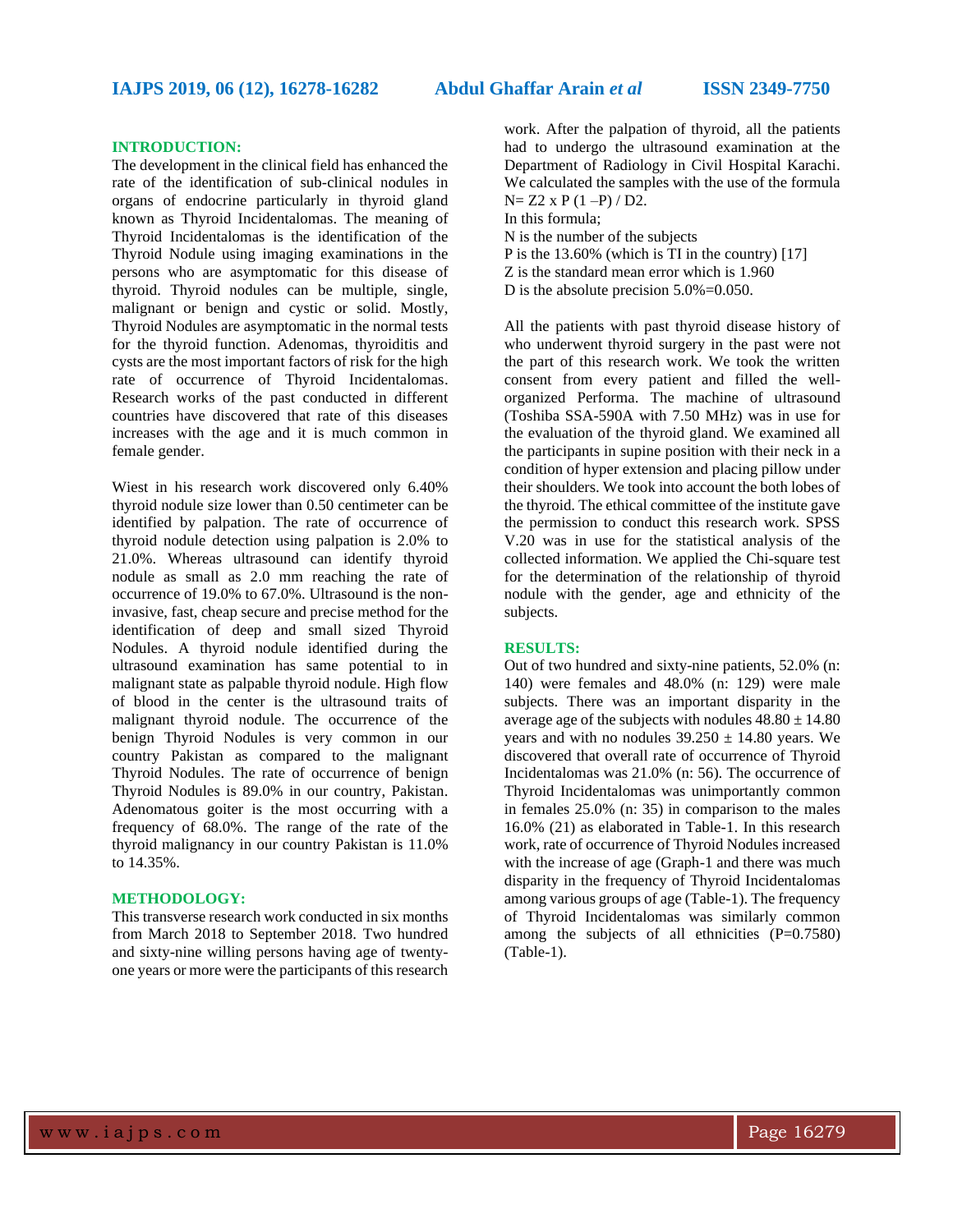| Table-T. Characteristics Of High Algais With Pought Ally Without Pought |               |                |         |                |         |            |
|-------------------------------------------------------------------------|---------------|----------------|---------|----------------|---------|------------|
| <b>Characteristics</b>                                                  |               | Nodule $+ve$   |         | Nodule -ve     |         |            |
|                                                                         |               | N <sub>o</sub> | Percent | N <sub>0</sub> | Percent | P value    |
| Gender                                                                  | Male          | 21.0           | 16.30   | 108.0          | 83.70   | 0.0780     |
|                                                                         | Female        | 35.0           | 25.00   | 105.0          | 75.00   |            |
| Age (years)                                                             | 20 to 30      | 4.0            | 5.90    | 64.0           | 94.10   | $0.0020**$ |
|                                                                         | 31 to 40      | 15.0           | 20.00   | 60.0           | 80.00   |            |
|                                                                         | 41 to 50      | 12.0           | 27.30   | 32.0           | 72.70   |            |
|                                                                         | 51 to 60      | 12.0           | 25.50   | 35.0           | 74.50   |            |
|                                                                         | More than 60  | 13.0           | 37.10   | 22.0           | 62.90   |            |
| Ethnicity                                                               | Urdu speaking | 18.0           | 21.70   | 65.0           | 78.30   | 0.7580     |
|                                                                         | Sindhi        | 8.0            | 30.80   | 18.0           | 69.20   |            |
|                                                                         | Punjabi       | 9.0            | 21.40   | 33.0           | 78.60   |            |
|                                                                         | Pathan        | 19.0           | 21.10   | 71.0           | 78.90   |            |

**Table-I: Characteristics Of Individuals With Nodule And Without Nodule**

About 55.0% (n: 31) participants of this research work were present with single nodule and 45.0% (n: 25) were available with multiple nodules. Graph-2 shows the percentage of single nodule and more than single nodules of thyroid gland in various groups of age. Approximately 39.0% (n: 22) subjects were present with Thyroid Nodules in greater than one site. Total 38.0% (n: 21) subjects were available with Thyroid Nodules only in the right lobe, 21.0% (n: 12) participants were available with Thyroid Nodules in left lobe only and 2.0% (n: 1) person was present with Thyroid Nodules in isthmus. Approximately 38.0% (n: 21) persons of this research work had Thyroid Nodules above than one centimeter and 57.0% (n: 32) persons were present with Thyroid Nodules lesser than one centimeter. Five percent participants (n: 3) were present with Thyroid Nodules smaller and above than one centimeter.





### **DISCUSSION:**

The most common method for the identification of the Thyroid Nodules is palpation. But it cannot detect the deep and small nodules. The most suitable method for the identification of the nodules is ultrasound which is cost-effective, precise and no-invasive. There is a variation in the rate of occurrence of Thyroid Incidentalomas in various regions of the world. Some



of the factors for this variation are iodine intake, sex and age. The rate of occurrence of Thyroid Incidentalomas in Iran is 13.60%, in U.S.A as 9.40% and it is 13.40% in California, in Korea it is 36.670%, in Poland as 14.80% and in Finland as 27.350%. The rate of occurrence of Thyroid Incidentalomas discovered in this research work was a little bit high than the most regions with iodine sufficiency. In this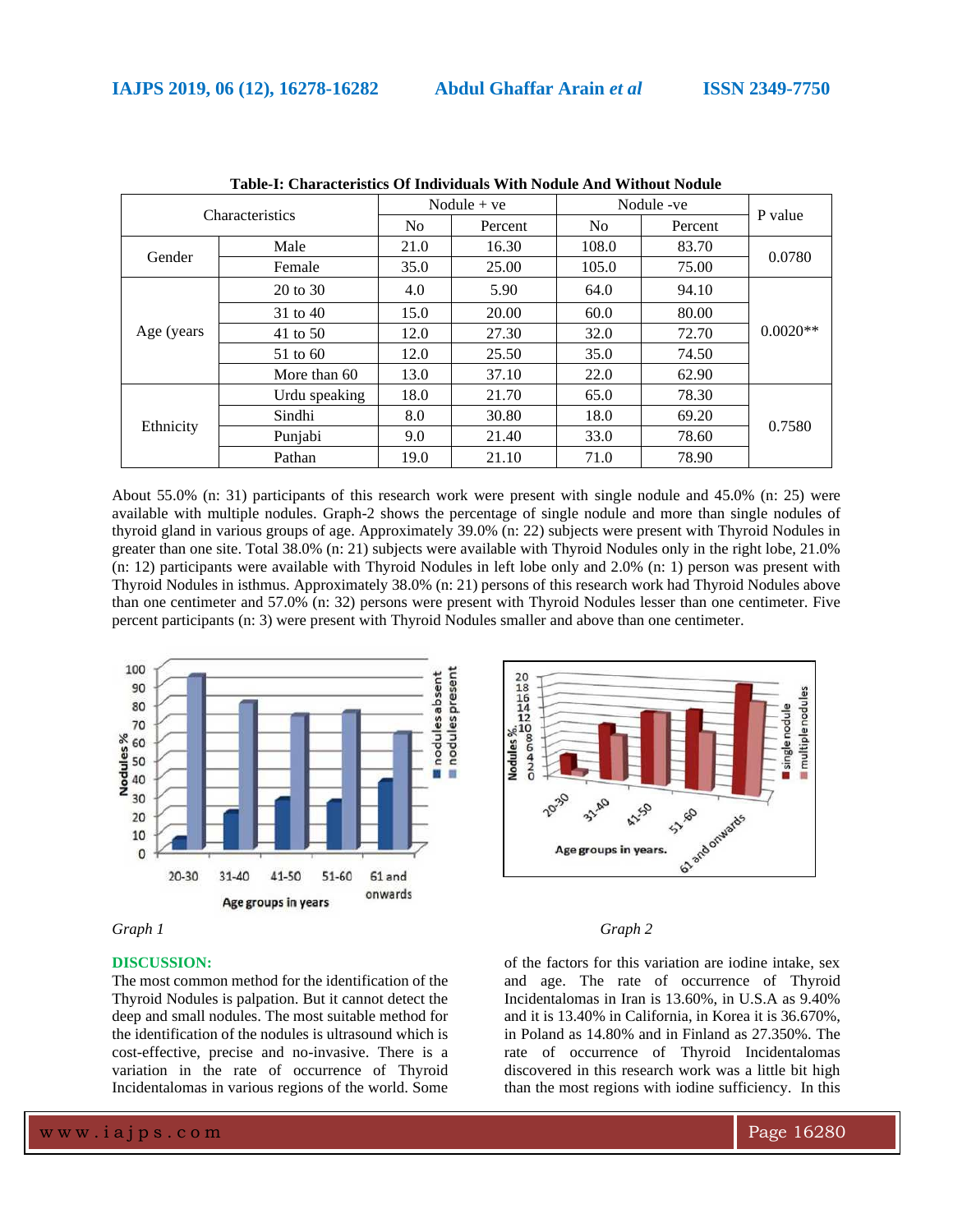research work, the average age of the patients with Thyroid Incidentalomas was  $48.0 \pm 14.80$  years and with no thyroid nodule was  $39.250 \pm 14.80$  years which is not comparable to the research work conducted by Taheri in Iran. The rate of the occurrence of Thyroid Incidentalomas increases with the increase of the age, our research also observed this factor (Graph-1) (Table-I)

Research works of past suggested that rate of occurrence of Thyroid Incidentalomas is high in the females. Barbara in the year of 1982 stated 7.90% males and 20.60% females in United States of America were present with asymptomatic Thyroid Nodules. We can suggest that iodine deficiency in the past could be most important reason for high rate of occurrence of Thyroid Incidentalomas in both sex. In this current research work, the rate of occurrence of nodule shorter than one centimeter was 57.0% and nodule above than one centimeter was 38.0% and only 5.0% persons were present with nodules higher and smaller than one centimeter. These results are very much similar to the findings of Mohammadi. But in his research work, Brander stated the rate of occurrence of 70.0% for the nodule lesser than one centimeters. In this research work, Thyroid Nodules were similarly common in the patients of various ethnicities (Table-1). Most probably, there are two causes behind this reason. First, among Muslims, there are some religious hindrances on the use of seafood. Secondly, there is very easy access to the seafood causing to rise its utilization in our public because of the coastal location.

#### **CONCLUSION:**

We discovered the much high rate of occurrence of Thyroid Incidentalomas as compared to the other states which are iodine sufficient. Contrary to many other research works, Thyroid Incidentalomas is equally common in the both genders this can be because of the iodine deficient status of the region. There is a requirement of more research works to support the consolidation of the findings of this research work to identify the exact status of Thyroid Incidentalomas.

#### **REFERENCES:**

- 1. Grogan, R. H., Aschebrook-Kilfoy, B., White, M. G., Kaplan, E. L., & Angelos, P. (2016). Thyroid incidentalomas and the overdiagnosis conundrum.
- 2. Bongers, P. J., Lodewijk, L., Kist, J. W., Conemans, E. B., de Laat, J. M., Pieterman, C. R., ... & de Herder, W. W. (2019). Thyroid incidentalomas in patients with Multiple

Endocrine Neoplasia type. A Paradigm Shift in The Management of Differentiated Thyroid Cancer, 172(4), 39.

- 3. Wiltshire, J. J., Drake, T. M., Uttley, L., & Balasubramanian, S. P. (2016). Systematic review of trends in the incidence rates of thyroid cancer. Thyroid, 26(11), 1541-1552.
- 4. Uppal, A., White, M. G., Nagar, S., Aschebrook-Kilfoy, B., Chang, P. J., Angelos, P., ... & Grogan, R. H. (2015). Benign and malignant thyroid incidentalomas are rare in routine clinical practice: a review of 97,908 imaging studies. Cancer Epidemiology and Prevention Biomarkers, 24(9), 1327-1331.
- 5. Barrio, M., Czernin, J., Yeh, M. W., Diaz, M. F. P., Gupta, P., Allen-Auerbach, M., ... & Herrmann, K. (2016). The incidence of thyroid cancer in focal hypermetabolic thyroid lesions: a 18FDG PET/CT study in more than 6,000 patients. Nuclear medicine communications, 37(12), 1290.
- 6. Thrishuli, P. B., & Medam, N. M. (2016). Clinicopathological evaluation of thyroid incidentaloma: a prospective study. International Surgery Journal, 4(1), 39-42.
- 7. Frates MC, Benson CB, Charboneau JW, Edmund SC, Clark OH, Coleman BG, et al. Management of thyroid nodules detected at US: Society of Radiologists in Ultrasound consensus conference statement. Radiology. 2005;237:794– 800. DOI: 10.1148/radiol.2373050220
- 8. Hegedus L. Thyroid ultrasound. Endocrinol Metab Clin North Am. 2011;30:339–360.
- 9. Ross DS. Nonpalpable thyroid nodules-managing an epidemic. Clin Endocrinol Metab. 2002;87:1938-1940. DOI: 10.1210/jc.87.5.1938
- 10. Papini E, Guglielmi R, Bianchini A, Crescenzi A, Taccogna S, Nardi F, et al. Risk of Malignancy in Nonpalpable Thyroid Nodules: Predictive Value of Ultrasound and Color- Doppler features. J Clin Endocrinol Metab. 2002;87:1941- 1946. DOI: 10.1210/jc.87.5.1941
- 11. Sushel C, Khanzada TW, Zulfikar I, and Samad A. Histopathological pattern of Diagnosis in patients undergoing thyroid operations. RMJ.2009:34(1):14-16 ISSN:0303-5212
- 12. Zuberi LM, Yawar A, Islam N, Jabbar A. Clinical presentation of thyroid cancer patients in Pakistan-AKUH experience. J Pak Med Assoc. 2004;54(10):526-528.
- 13. Mohammadi A, Amirazodi E, Masudi S, Pedram A. Ultrasonographic prevalence of thyroid incidentaloma in Bushehr, south Iran. Iran J Radiol. 2009;6:65-68.